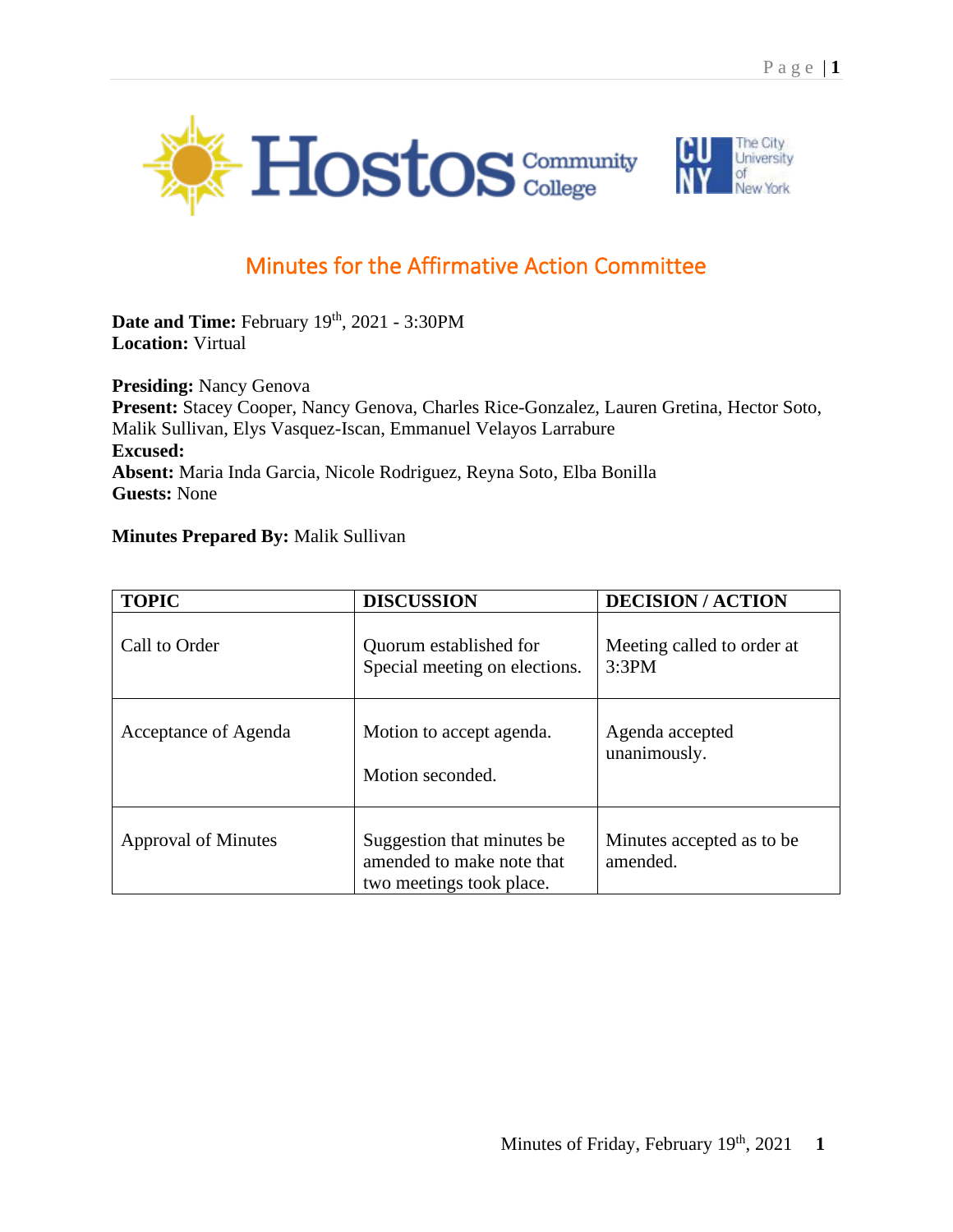| <b>TOPIC</b>        | <b>DISCUSSION</b>                                                                                                                                                                                                                                                                                                 | <b>DECISION/ACTION</b>                                                                                     |
|---------------------|-------------------------------------------------------------------------------------------------------------------------------------------------------------------------------------------------------------------------------------------------------------------------------------------------------------------|------------------------------------------------------------------------------------------------------------|
| Chair's Remarks     | No remarks.                                                                                                                                                                                                                                                                                                       |                                                                                                            |
| <b>Old Business</b> | <b>Chair reviews Committee</b><br>mandate and name change to<br>Affirmative Action, Equity,<br>and Inclusion. Including<br>providing guidance regarding<br>hiring, termination, and<br>practices/policies to the Chief<br>Diversity Officer.<br>Review of the role of Chief<br>Diversity Officer at the           |                                                                                                            |
|                     | College.                                                                                                                                                                                                                                                                                                          |                                                                                                            |
| <b>New Business</b> | A member presents on a<br>proposed, to be named<br>conference on the "Trauma<br>Informed Approach." Invites<br>members to contribute to the<br>conference and potential<br>future initiatives.<br>A member briefs the<br>Committee on a CUNY<br>conference regarding<br>diversity discrepancies<br>among Faculty. | The Chair proposes that<br>Rachel Cholst be invited to<br>speak to the Committee at our<br>$3/12$ meeting. |
|                     | The Chair provides some<br>statistics on diversity, or a<br>lack thereof, among CUNY<br>faculty.                                                                                                                                                                                                                  |                                                                                                            |
|                     | A member informs the<br>Committee about a session<br>called "Queering the<br>Classroom," the first be held<br>on April 22 <sup>nd</sup> and proposes<br>that Rachel Cholst present to<br>the Committee regarding her<br>Faculty LGBTQ committee.                                                                  |                                                                                                            |